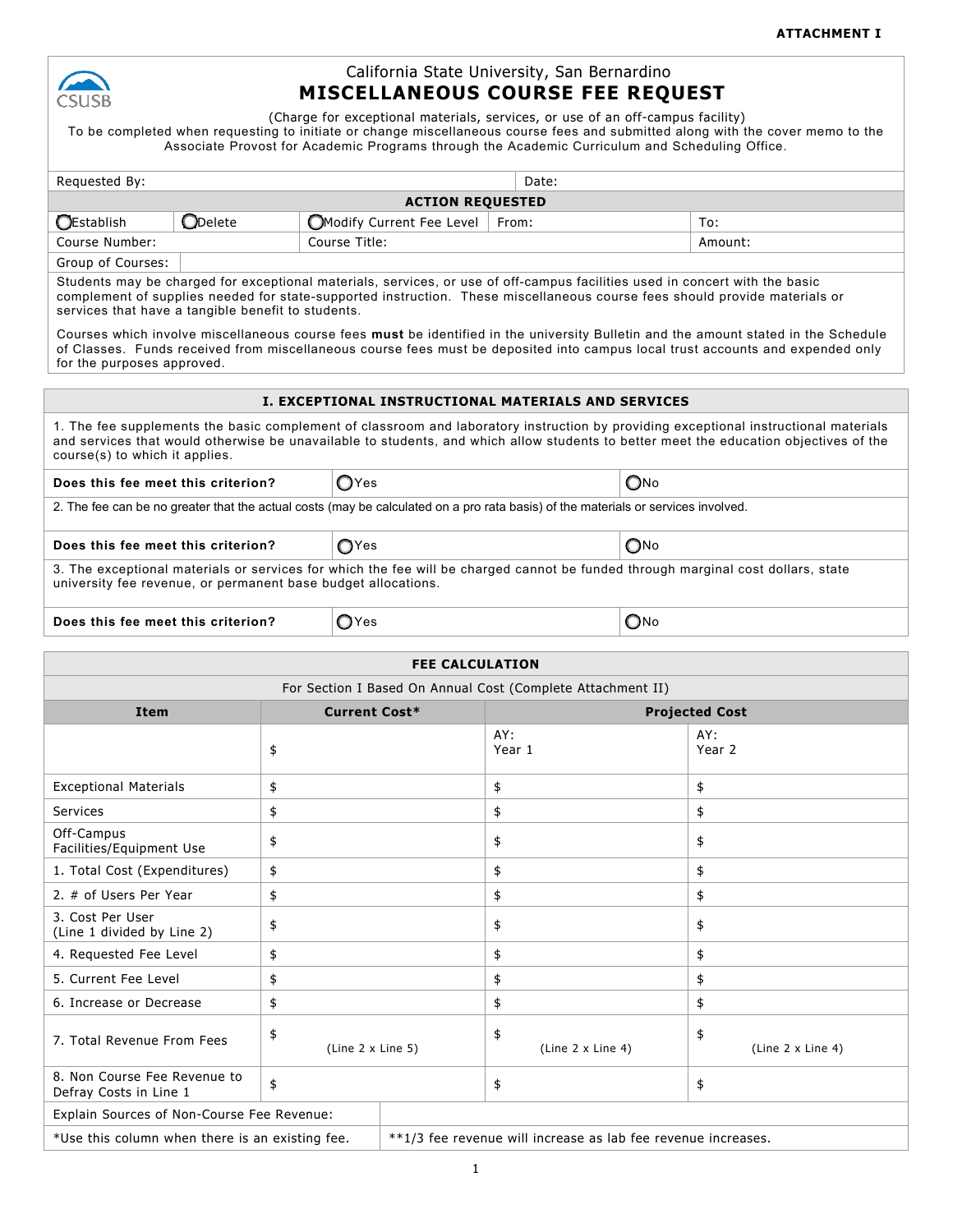|                                                                                                                                                                                                                                                                                                                                                                                                                                                                                                              |                                                                                                                        | MISCELLANEOUS COURSE FEE REQUEST (CONTINUED)                                                                                                                                                                                                             |                                |  |
|--------------------------------------------------------------------------------------------------------------------------------------------------------------------------------------------------------------------------------------------------------------------------------------------------------------------------------------------------------------------------------------------------------------------------------------------------------------------------------------------------------------|------------------------------------------------------------------------------------------------------------------------|----------------------------------------------------------------------------------------------------------------------------------------------------------------------------------------------------------------------------------------------------------|--------------------------------|--|
|                                                                                                                                                                                                                                                                                                                                                                                                                                                                                                              | Note: Complete Section II or III for Field Trips or Off-Campus Facilities/Equipment Fees                               |                                                                                                                                                                                                                                                          |                                |  |
| Course Number:                                                                                                                                                                                                                                                                                                                                                                                                                                                                                               |                                                                                                                        | Course Title:                                                                                                                                                                                                                                            |                                |  |
|                                                                                                                                                                                                                                                                                                                                                                                                                                                                                                              |                                                                                                                        | II. FIELD TRIPS OR OTHER OFF-CAMPUS USE OF FACILITIES AND EQUIPMENT                                                                                                                                                                                      |                                |  |
| only such costs that may be required of students:<br>B. Entrance fees to shows and exhibits, etc.                                                                                                                                                                                                                                                                                                                                                                                                            | A. Expenses incidental to field trips such as meals, lodging and other personal expenses.                              | Students may be charged for certain costs involved with the conduct of field trips or other off-campus travel. The following are the<br>C. Actual or pro rata transportation costs, including a vehicle and/or equipment and materials used on the trip. |                                |  |
| Does this fee meet this criterion?                                                                                                                                                                                                                                                                                                                                                                                                                                                                           | $\bigcirc$ Yes                                                                                                         | $O$ No                                                                                                                                                                                                                                                   |                                |  |
|                                                                                                                                                                                                                                                                                                                                                                                                                                                                                                              |                                                                                                                        | III. USE OF NON-STATE SUPPORTED OR OFF-CAMPUS FACILITIES AND EQUIPMENT                                                                                                                                                                                   |                                |  |
|                                                                                                                                                                                                                                                                                                                                                                                                                                                                                                              | This charge is designed to apply particularly to courses with field trips or with instruction in non-state facilities. |                                                                                                                                                                                                                                                          |                                |  |
| 1. The charge must be associated with a course taught by a campus faculty member at a non-state supported or off-campus facility and/or<br>utilizing rented equipment.<br>The charge must not exceed <b>actual</b> costs of the students' use of the facility or equipment but may be calculated on a pro rata basis. (Actual<br>2.<br>cost is defined as the fee charged to the campus.)<br>No portion of the charge may be associated with costs of providing a qualified instructor for the course.<br>3. |                                                                                                                        |                                                                                                                                                                                                                                                          |                                |  |
|                                                                                                                                                                                                                                                                                                                                                                                                                                                                                                              | $\mathsf{O}$ Yes<br>$\bigcirc$ No<br>Does this fee meet this criterion?                                                |                                                                                                                                                                                                                                                          |                                |  |
|                                                                                                                                                                                                                                                                                                                                                                                                                                                                                                              |                                                                                                                        | <b>FEE CALCULATION</b>                                                                                                                                                                                                                                   |                                |  |
|                                                                                                                                                                                                                                                                                                                                                                                                                                                                                                              |                                                                                                                        | For Section II or III Based On Annual Cost (Complete Attachment II)                                                                                                                                                                                      |                                |  |
| <b>Item</b>                                                                                                                                                                                                                                                                                                                                                                                                                                                                                                  | <b>Current Cost*</b>                                                                                                   |                                                                                                                                                                                                                                                          | <b>Projected Cost</b>          |  |
|                                                                                                                                                                                                                                                                                                                                                                                                                                                                                                              | \$                                                                                                                     | AY:<br>Year 1                                                                                                                                                                                                                                            | AY:<br>Year 2                  |  |
| Field Trip(s), Including Travel<br>Costs                                                                                                                                                                                                                                                                                                                                                                                                                                                                     | \$                                                                                                                     | \$                                                                                                                                                                                                                                                       | \$                             |  |
| Off-Campus Facilities Use                                                                                                                                                                                                                                                                                                                                                                                                                                                                                    | \$                                                                                                                     | \$                                                                                                                                                                                                                                                       | \$                             |  |
| Off-Campus Equipment and<br>Materials Use                                                                                                                                                                                                                                                                                                                                                                                                                                                                    | \$                                                                                                                     | \$                                                                                                                                                                                                                                                       | \$                             |  |
| Other:                                                                                                                                                                                                                                                                                                                                                                                                                                                                                                       | \$                                                                                                                     | \$                                                                                                                                                                                                                                                       | \$                             |  |
| 1. Total Cost (Expenditures)                                                                                                                                                                                                                                                                                                                                                                                                                                                                                 | \$                                                                                                                     | \$                                                                                                                                                                                                                                                       | \$                             |  |
| 2. # of Users Per Year                                                                                                                                                                                                                                                                                                                                                                                                                                                                                       | \$                                                                                                                     | \$                                                                                                                                                                                                                                                       | \$                             |  |
| 3. Cost Per User<br>(Line 1 divided by Line 2)                                                                                                                                                                                                                                                                                                                                                                                                                                                               | \$                                                                                                                     | \$                                                                                                                                                                                                                                                       | \$                             |  |
| 4. Requested Fee Level                                                                                                                                                                                                                                                                                                                                                                                                                                                                                       | \$                                                                                                                     | \$                                                                                                                                                                                                                                                       | \$                             |  |
| 5. Current Fee Level                                                                                                                                                                                                                                                                                                                                                                                                                                                                                         | \$                                                                                                                     | \$                                                                                                                                                                                                                                                       | \$                             |  |
| 6. Increase or Decrease                                                                                                                                                                                                                                                                                                                                                                                                                                                                                      | \$                                                                                                                     | \$                                                                                                                                                                                                                                                       | \$                             |  |
| 7. Total Revenue From Fees                                                                                                                                                                                                                                                                                                                                                                                                                                                                                   | \$<br>(Line 2 x Line 5)                                                                                                | \$<br>(Line $2 \times$ Line 4)                                                                                                                                                                                                                           | \$<br>(Line $2 \times$ Line 4) |  |
| 8. Non Course Fee Revenue to<br>Defray Costs in Line 1                                                                                                                                                                                                                                                                                                                                                                                                                                                       | \$                                                                                                                     | \$                                                                                                                                                                                                                                                       | \$                             |  |

Explain Sources of Non-Course Fee Revenue:

\*Use this column when there is an existing fee.

| <b>REVIEWED BY (INITIALS)</b> | Accounting: | Date: | Academic Curriculum & Scheduling: | Date: |
|-------------------------------|-------------|-------|-----------------------------------|-------|
| <b>RECOMMENDATION</b>         |             |       |                                   |       |
| Department Chair:             |             | Date: | College Dean:                     | Date: |
| Associate Provost:            |             | Date: | Chair, CFAC:                      | Date: |
| VP/Provost, Academic Affairs: |             | Date: | VP, Admin & Finance:              | Date: |
| <b>APPROVAL</b><br>President: |             |       | Date:                             |       |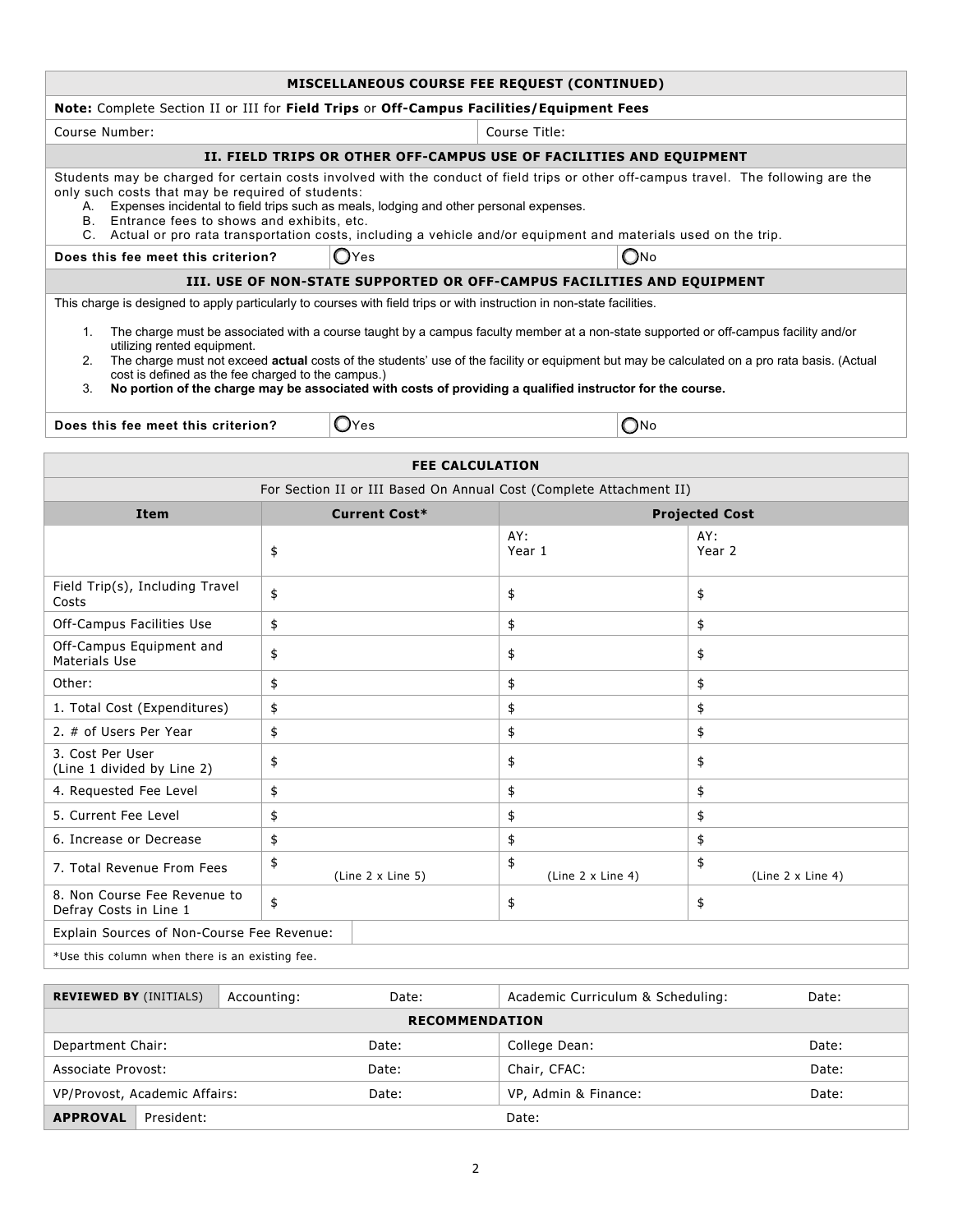| <b>ITEMIZED LIST</b> |                                                                                                     |                              |               |  |  |
|----------------------|-----------------------------------------------------------------------------------------------------|------------------------------|---------------|--|--|
|                      | 1. List Exceptional Instructional Materials (General Categories, Including Representative Examples) |                              |               |  |  |
| <b>Description</b>   | <b>Current Annual Cost</b>                                                                          | <b>Projected Annual Cost</b> |               |  |  |
|                      | \$                                                                                                  | AY:<br>Year 1                | AY:<br>Year 2 |  |  |
|                      |                                                                                                     | \$                           | \$            |  |  |
|                      |                                                                                                     | \$                           | \$            |  |  |
|                      | \$                                                                                                  | \$                           | \$            |  |  |
|                      |                                                                                                     | \$                           | \$            |  |  |
|                      | \$                                                                                                  | \$                           | \$            |  |  |
|                      | \$                                                                                                  | \$                           | \$            |  |  |
| Total                | \$                                                                                                  |                              | \$            |  |  |

### 2. List Services (General Categories, Including Representative Examples)

| <b>Description</b> | <b>Current Annual Cost</b> | <b>Projected Annual Cost</b> |               |
|--------------------|----------------------------|------------------------------|---------------|
|                    |                            | AY:<br>Year 1                | AY:<br>Year 2 |
|                    |                            | \$                           | \$            |
|                    |                            | \$                           |               |
|                    |                            | \$                           |               |
|                    |                            | \$                           |               |
|                    |                            | \$                           | \$            |
|                    |                            | \$                           | \$            |
|                    |                            | \$                           |               |
| <b>Total</b>       | \$                         |                              |               |

3. List Off-Campus Facility, Equipment and Materials Use, Including Field Trip Costs (General Categories, Including Representative Examples)

| <b>Description</b> | <b>Current Annual Cost</b> | <b>Projected Annual Cost</b> |               |
|--------------------|----------------------------|------------------------------|---------------|
|                    |                            | AY:<br>Year 1                | AY:<br>Year 2 |
|                    |                            |                              |               |
|                    |                            |                              |               |
|                    |                            |                              |               |
|                    |                            |                              |               |
|                    |                            |                              |               |
|                    |                            |                              |               |
|                    |                            |                              |               |
| Total              | \$                         |                              |               |